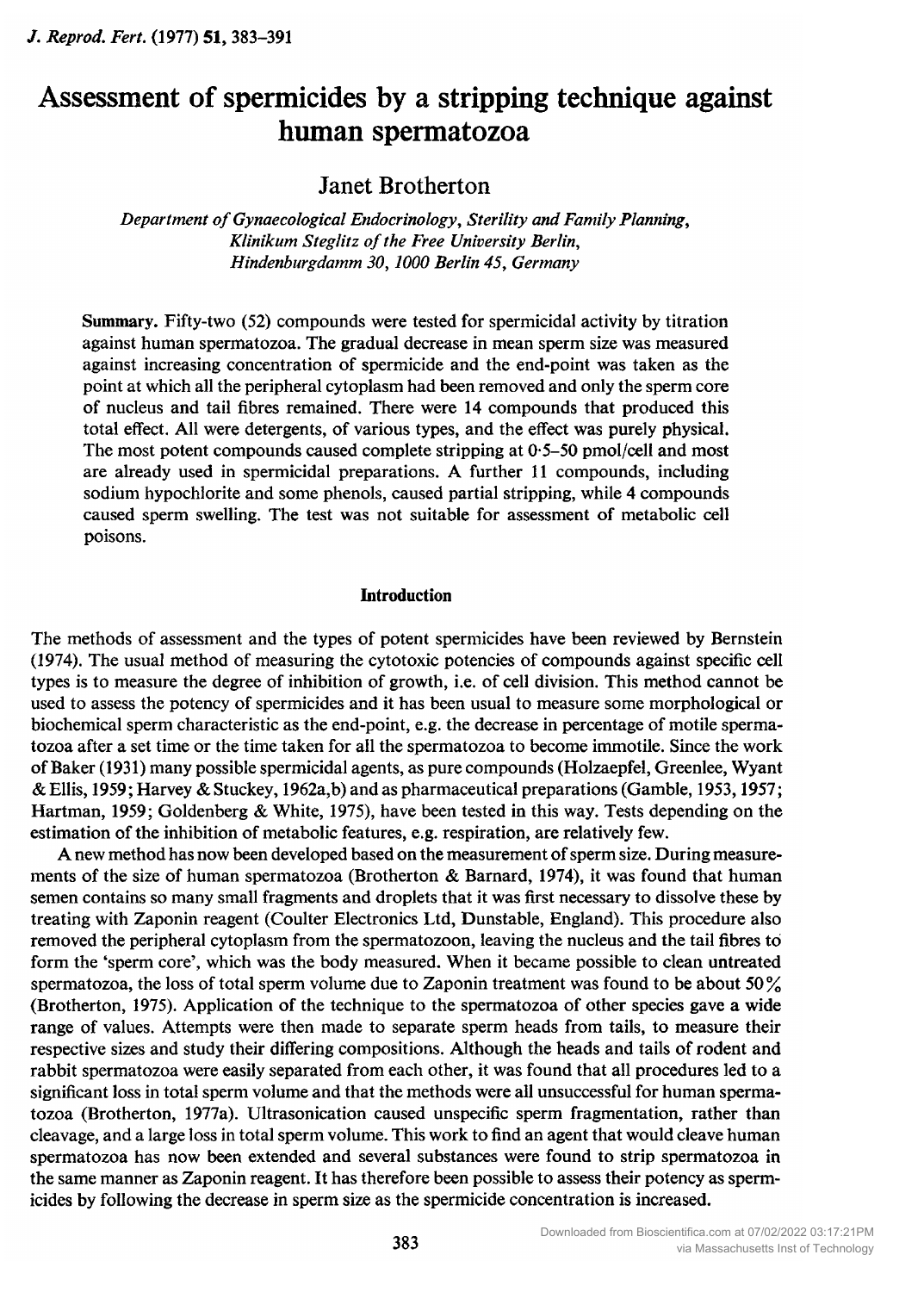#### Materials and Methods

A Coulter Counter, Model  $Z_B$  Industrial, was used to count and size human spermatozoa as described previously (Brotherton & Barnard, 1974). Human semen samples were obtained from the subfertility clinic and were selected for a count of greater than  $40 \times 10^6$ /ml, normal motility and more than 60% normal cells. After suitable dilution in Isoton reagent (Coulter Electronics Ltd) the sperm count and size were determined before and after Zaponin treatment. Because of the normal debris in semen the size ofthe spermatozoa before Zaponin treatment could only be determined approximately. A sample of semen was then diluted with the same amount of Isoton and a known volume of the test substance in Isoton was added. Sperm count and size were measured after exactly <sup>1</sup> min. A fresh portion of semen was taken for each point on the titration curve of <sup>a</sup> particular substance as it had previously been found that human spermatozoa in Isoton swell over <sup>a</sup> period of 1-2 h. Similarly, increasing concentrations of test substance could not be added to the same diluted semen sample as in a normal chemical titration as this invalidated the method of calculation. The amount of test substance was related to the number of spermatozoa present in each titration. All titrations were carried out at pH 7-0-7-2 because preliminary investigations showed that sodium hydroxide alone would strip spermatozoa while hydrochloric acid caused swelling. An alkaline pH was found to be extremely detrimental to human spermatozoa.

All chemicals were purchased from Merck, Darmstadt, Germany, unless otherwise stated. The remaining chemicals were purchased from the German agents for the major international chemical firms indicated. Items identified by a trade name were from firms which were not necessarily the primary manufacturers.

#### Results

Text-figure <sup>1</sup> shows the titration curves obtained for some of the most potent spermicides. The lower horizontal line on each curve is the size of the sperm core after Zaponin treatment for that particular semen sample. It is equivalent to the 'all' effect in <sup>a</sup> microbiological assay (Brotherton, 1976a). The upper horizontal line is the approximate size of the spermatozoa before Zaponin treatment. It is



Text-fig. 1. Dose-response curves for the assay of spermicides by the stripping of human spermatozoa; see text for details. 1, Cetylpyridinium chloride; 2, CTAB; 3, Hyamine 10X; 4, benzalkonium chloride; 5, sodium lauryl sulphate; 6, Triton N-101 ; 7, Triton X-100.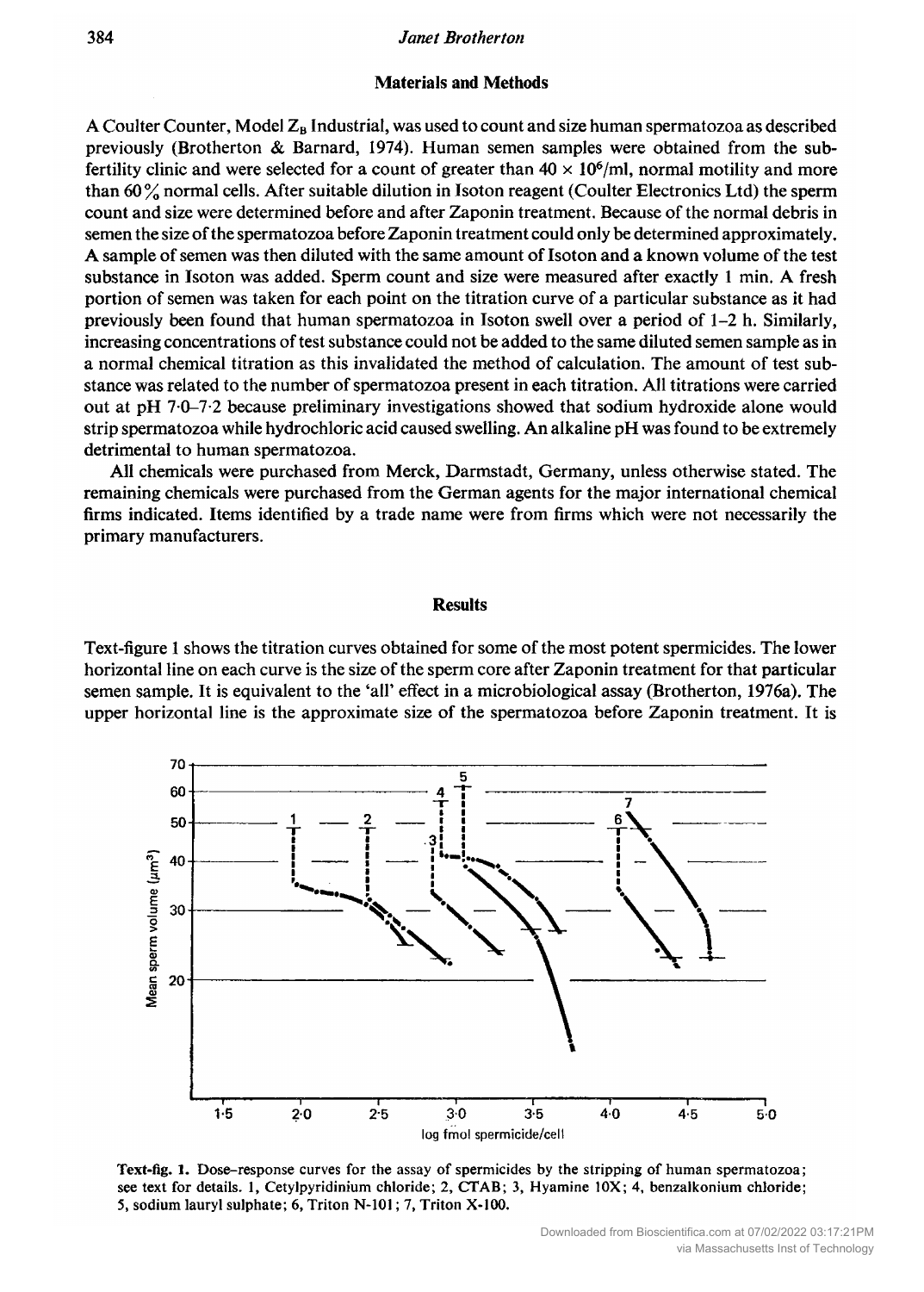equivalent to the 'nothing' effect in a microbiological assay. In contrast to microbiological assays the whole length of the dose-response curve could not be determined because of the debris in untreated semen. The debris was only dissolved when the active substance had removed enough sperm cytoplasm to allow the sperm volume to approach that of the core and the size of the treated spermatozoa could then be measured accurately. Similarly the  $ED<sub>50</sub>$  value could not be determined as in <sup>a</sup> microbiological assay. The end-point of the assay was taken as the amount of substance required to just strip the spermatozoa to the core size. This could be measured very accurately from the doseresponse curves and the values for the most potent spermicides are shown in Table 1.

|                                                            | Conc.<br>(pmol/cell) |
|------------------------------------------------------------|----------------------|
| Triisopropylnaphthalene sulphonic acid sodium salt (Serva) | 77.6                 |
| Triton X-100 (Merck)                                       | $43 - 7$             |
| N-Dodecylpyridinium chloride (Merck)                       | $31 - 6$             |
| Sodium deoxycholate (Merck)                                | 26.9                 |
| Triton N-101 (Sigma)                                       | $24 - 0$             |
| N-Lauroylsarcosine sodium salt (Sigma)                     | 12.6                 |
| Benzethonium chloride (Serva)                              | $6 - 03$             |
| Benzalkonium chloride (Merck)                              | 4.57                 |
| Teepol 710 (Serva)                                         | 3.09                 |
| Sodium lauryl sulphate (Merck)                             | 3.02                 |
| Hyamine 10X (Sigma)                                        | $1 - 82$             |
| Saponin (Merck; B.D.H.)                                    | 0.955                |
| CTAB (Merck)                                               | 0.794                |
| Cetylpyridinium chloride (Merck)                           | 0.468                |

|  | <b>Table 1.</b> Minimum concentrations of reagents to produce 100% stripping |  |  |  |
|--|------------------------------------------------------------------------------|--|--|--|
|  | of human spermatozoa                                                         |  |  |  |

| <b>Table 2.</b> Approximate spermicidal potency of compounds that strip human |
|-------------------------------------------------------------------------------|
| spermatozoa incompletely                                                      |

|                                          | Stripping<br>% | Conc.<br>(pmol/cell) |
|------------------------------------------|----------------|----------------------|
| Sodium hypochlorite                      | 37.8           | 489,000              |
|                                          | $58 - 3$       | 406,000              |
|                                          | 43.3           | 923,000              |
|                                          | $6 - 0$        | 92,700               |
|                                          | 15.5           | 185,000              |
|                                          | $55 - 2$       | 277,000              |
| Chloramine T (Merck)                     | $18 - 7$       | 9330                 |
|                                          | $9 - 2$        | 2630                 |
|                                          | $14 - 0$       | 10,900               |
|                                          | $16 - 5$       | 4580                 |
| Brij 35 (Serva)                          | 35.6           | 16,300               |
| Sodium hydroxide                         | $18 - 4$       | $60-3$               |
|                                          | $45 - 7$       | 151                  |
|                                          | 51.5           | 302                  |
| Benzyltrimethylammonium chloride (Merck) | 17.0           | 97.1                 |
| Ethyl potassium xanthate (Merck)         | $18 - 7$       | 155                  |
| 2-Naphthol (Merck)                       | 38.3           | $85 - 6$             |
|                                          | $37 - 7$       | 61.4                 |
|                                          | $31 - 1$       | 113                  |
| Sodium cholate (Merck)                   | 48.5           | 24.0                 |
| 4-n-Hexylresorcinol (Merck)              | $31 - 4$       | 19.1                 |
| 2,4,6-Trichlorophenol (Merck)            | 77.0           | $11-0$               |
| 6-Chlorothymol (Merck)                   | $33 - 1$       | 6.34                 |
|                                          | 37.9           | 4.98                 |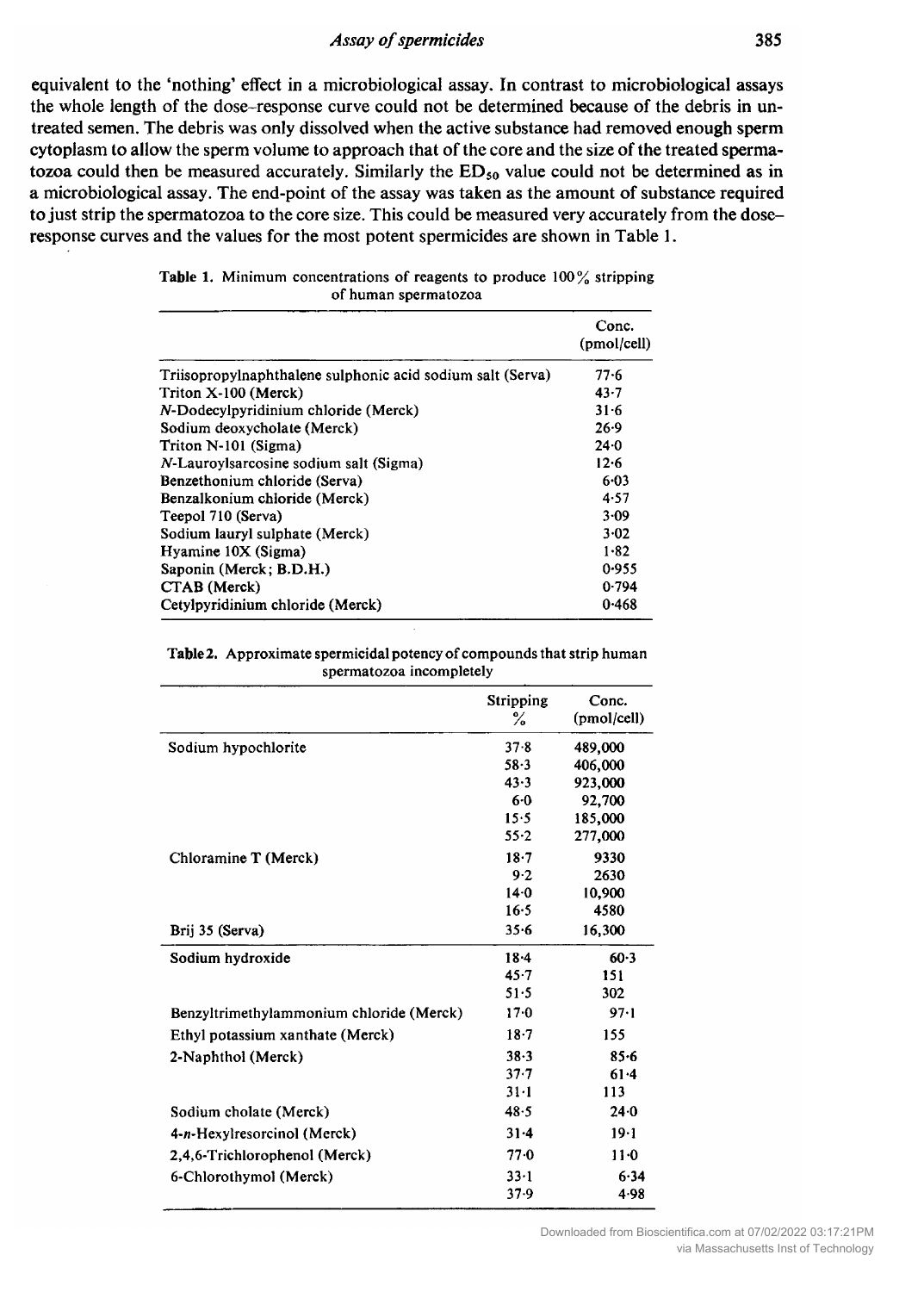#### **Janet Brotherton**

Several substances were found that partly stripped human spermatozoa (Table 2). The addition of more substance either failed to bring about further stripping or was not possible for solubility reasons. As the core size was not reached it was not possible to compare their potencies with those of the compounds shown in Table <sup>1</sup> but an approximate idea can be obtained from the degree of stripping obtained relative to the approximate original size of the spermatozoa. Many of these substances appear to be almost as potent as spermicides as those shown in Table 1.

|                                       | Approx.<br>increase in<br>sperm vol.<br>$\mathcal{O}(\mathcal{O})$ | Conc.<br>(pmol/cell) |
|---------------------------------------|--------------------------------------------------------------------|----------------------|
| Hydrochloric acid                     | $18 - 2$                                                           | 1700                 |
|                                       | 7.1                                                                | 439                  |
| Acetic acid                           | $3-1$                                                              | 4940                 |
| Sodium diethyldithiocarbamate         | 9.7                                                                | $97 - 4$             |
| Methylhydroquinone (toluhydroquinone) | $8 - 1$                                                            | 124                  |

|             | <b>Table 3.</b> Compounds (from Merck) which cause swelling of human |  |  |  |  |  |  |  |
|-------------|----------------------------------------------------------------------|--|--|--|--|--|--|--|
| spermatozoa |                                                                      |  |  |  |  |  |  |  |

Sperm swelling was observed with <sup>a</sup> few compounds (Table 3) and was also seen with some com pounds that at higher concentrations completely stripped the spermatozoa. These cases probably represent interpolation of molecules into the cell membrane before enough becomes present to cause rupture. At this stage the action of the spermicide would be reversible as washing would remove the interpolated molecules. A number of likely spermicides or cell rupturing agents were found to be without effect on sperm size, although some prevented the subsequent stripping by Zaponin reagent (Table 4).

| No effect                                     | Protection against<br>subsequent<br>stripping with<br>Zaponin |
|-----------------------------------------------|---------------------------------------------------------------|
| Triton X-114 (Roth, Stuttgart)                | Tween 20 (Serva)                                              |
| Tergitol NP-40 (Sigma)                        | Tween 80 (Serva)                                              |
| Polyvinylalcohol, Sigma Type II (Sigma)       | Triton X-405 (Serva)                                          |
| Brij 58 (Serva)                               | Pluronic F 68 (Serva)                                         |
| Myrj 59 (Serva)                               | Monflor 71 (Serva)                                            |
| Glycerol (Merck)                              |                                                               |
| Dioctylsulfosuccinic acid sodium salt (Serva) |                                                               |
| n-Dodecylguanidine acetate (Merck)            |                                                               |
| 2,7-Dimethylbenzene sulphonic acid (Serva)    |                                                               |
| Nitrofurantoin + NaOH (Serva)                 |                                                               |
| Nitrofurazone + NaOH (Serva)                  |                                                               |
| Spermine tetrahydrochloride (Merck)           |                                                               |
| a-Chlorohydrin (Merck)                        |                                                               |
| Ricinoleic acid, Pract. (Eastman)             |                                                               |
| Dodecyltrimethylammonium chloride (Eastman)   |                                                               |
| Benzyldimethylammonium chloride (Eastman)     |                                                               |
| Trimethylammonium bromide (Eastman)           |                                                               |
| Nonyltrimethylammonium bromide (Eastman)      |                                                               |

Table 4. Compounds which have no effect on sperm size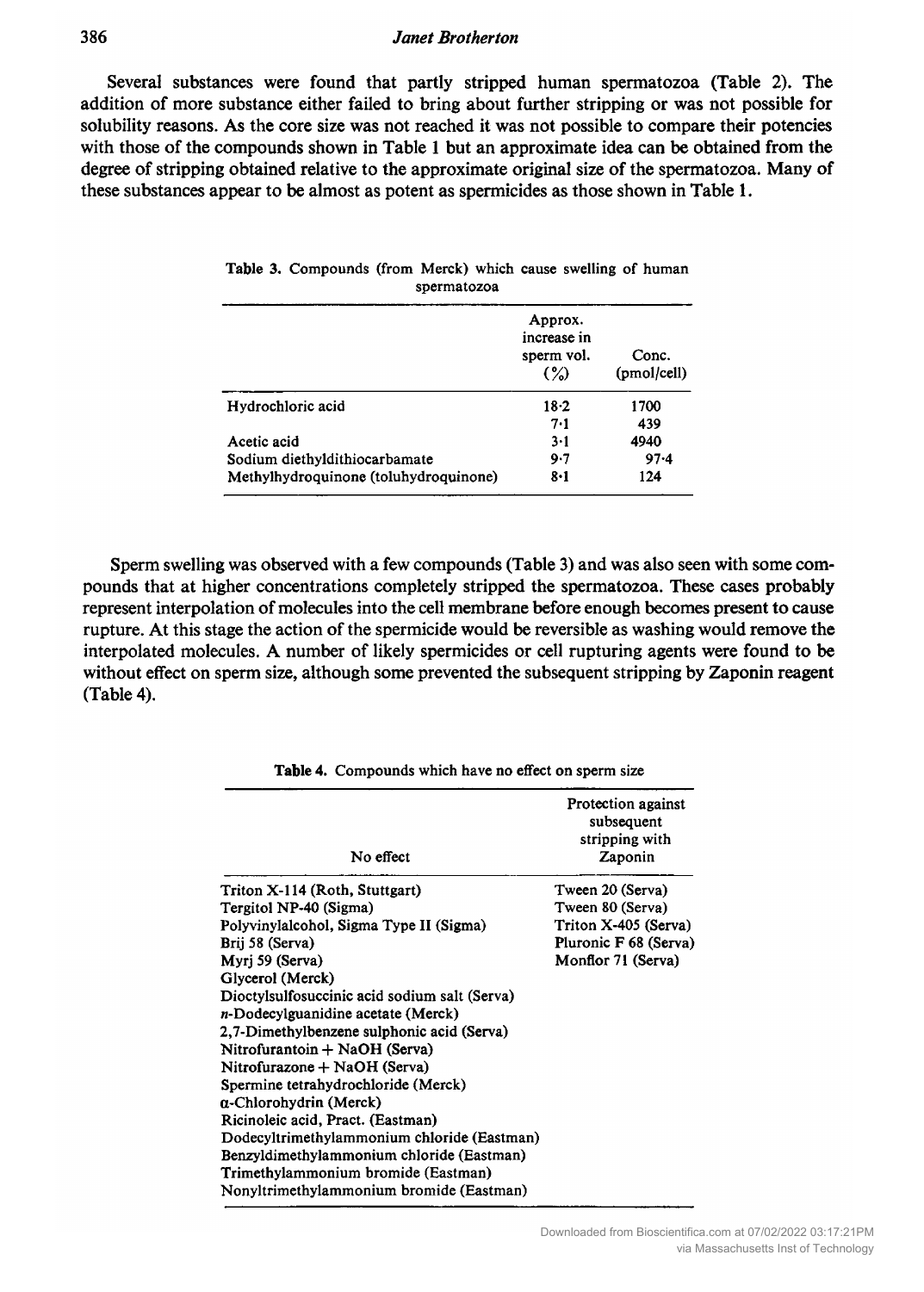## **Discussion**

The most potent spermicides belonged to several structural classes (Table 5). The strongest com pounds were cationic detergents with a long carbon side chain, i.e. CTAB > Hyamine  $10X >$  benzalkonium chloride > benzethonium chloride. Compounds in which the cationic quaternary nitrogen was part of a 6-membered ring, e.g. cetylpyridinium chloride and N-dodecylpyridinium chloride were as potent. Slight variations in the length and structure of the carbon chain brought about large variations in the potency of the compounds: Hyamine 10X contains only an extra ring methyl group compared with benzethonium chloride but was about <sup>3</sup> times more potent, and cetylpyridinium chloride contains 3 more methylene groups in the carbon side chain than does *N*-dodecylpyridinium chloride but is about <sup>68</sup> times more potent. When the carbon chain was reduced to <sup>a</sup> single methyl group, as in benzyltrimethylammonium chloride, stripping potency was very much reduced and incomplete.

| Compound                   | Alternative name(s) with notes on stuctuure                                                                                                                                                                                                                                                                                                                                                                                                                                                                                                                                                                 |
|----------------------------|-------------------------------------------------------------------------------------------------------------------------------------------------------------------------------------------------------------------------------------------------------------------------------------------------------------------------------------------------------------------------------------------------------------------------------------------------------------------------------------------------------------------------------------------------------------------------------------------------------------|
| Benzalkonium chloride      | Alkylbenzyldimethylammonium chloride with the alkyls varying from $C_RH_{17}$ to<br>$C_{18}H_{37}$ ; Hyamine 3700 (Merck, Darmstadt: mol. wt approx. 365)                                                                                                                                                                                                                                                                                                                                                                                                                                                   |
| Benzethonium chloride      | Benzyldiisobutylphenoxyethoxydimethylammonium chloride;<br>diisobutylphenoxyethoxyethyldimethylbenzylammonium chloride;<br>benzyldimethyl $\{2-[2-(p-1,1,3,3-tetramethylbutylphenoxy)ethoxy]ethyl\}$ -<br>ammonium chloride; Phemerol; Hyamine 1622                                                                                                                                                                                                                                                                                                                                                         |
| Cetylpyridinium chloride   | $N$ -Cetylpyridinium chloride monohydrate                                                                                                                                                                                                                                                                                                                                                                                                                                                                                                                                                                   |
| <b>CTAB</b>                | Cetyltrimethylammonium bromide; cetrimonium bromide; citrimide;<br>$N$ -cetyl- $N, N, N$ -trimethylammonium bromide; hexadecyltrimethylammonium<br>bromide                                                                                                                                                                                                                                                                                                                                                                                                                                                  |
| Hyamine 10X                | Methylbenzethonium chloride; benzyldiisobutylcresoxyethoxydimethyl-<br>ammonium chloride                                                                                                                                                                                                                                                                                                                                                                                                                                                                                                                    |
|                            | N-Lauroylsarcosine sodium salt Sodium lauroylsarcosinate; Sarcosyl; Gardol                                                                                                                                                                                                                                                                                                                                                                                                                                                                                                                                  |
| Sodium lauryl sulphate     | Sodium dodecylsulphate; SDS; dodecyl hydrogen sulphate sodium salt                                                                                                                                                                                                                                                                                                                                                                                                                                                                                                                                          |
| Teepol 710                 | 40% secondary-Alkyl sulphate sodium salt in water; Gardinol; Dupanol;<br>Lissapol; Potency was calculated as if it had the same molecular weight as<br>sodium lauryl sulphate                                                                                                                                                                                                                                                                                                                                                                                                                               |
| Triton X-100               | p-Isooctylphenoxypolyethoxyethanol; Antarox CA-630;<br>polyethyleneglycol-mono-p-(1,1,3,3-tetramethylbutyl)-phenyl ether;<br>octylphenol polyethyleneglycol ether, $n = 9-10$ ;<br>polyethyleneglycol p-isooctylphenyl ether;<br>$p-(1,1,3,3$ -tetramethylbutyl)phenoxypolyethyleneglycol;<br>$o$ -[4,(1,1,3,3-tetramethylbutyl)phenyl]deca(oxyethylene);<br>diisobutylphenoxypolyethoxyethanol (= name used by Ortho Pharmaceuticals<br>in U.K.)                                                                                                                                                           |
| Triton N-101               | p-Nonylphenoxypolyethoxyethanol; Nonoxynol 9; polyoxyethylated nonyl-<br>phenol; nonylphenolpolyethyleneglycol ether; polyethyleneglycol p-nonyl-<br>phenol ether                                                                                                                                                                                                                                                                                                                                                                                                                                           |
| Saponin (Merck, Darmstadt) | An extract from the 'white soap wort', Gypsophila sp. (Caryophyllaceae),<br>containing gypsogenin (3β-hydroxy-23-oxoolean-12-en-28-oic acid), a<br>triterpenoid, as the sapogenin, attached to a chain of sugars at the<br>$3\beta$ -hydroxy group, consisting mainly of glucose with small amounts of<br>arabinose, rhamnose and galactose. Potency was calculated by assuming that<br>the sugar chain consisted of 9 molecules of glucose, thus giving a mol. wt of<br>2092. Note that this is not the same saponin defined under that generic name<br>in the Merck Index (Merck, Sharpe & Dohme, U.S.A.) |

Table 5. Precise nomenclature and structure of the most potent spermicides

Structural formulae may be obtained from the Merck Index. Only the most common trade names have been listed and many more are given in the Merck Index and are in use in various parts of the world. Commercially available vaginal contraceptive preparations usually contain one or more of these compounds under <sup>a</sup> proprietary trade name.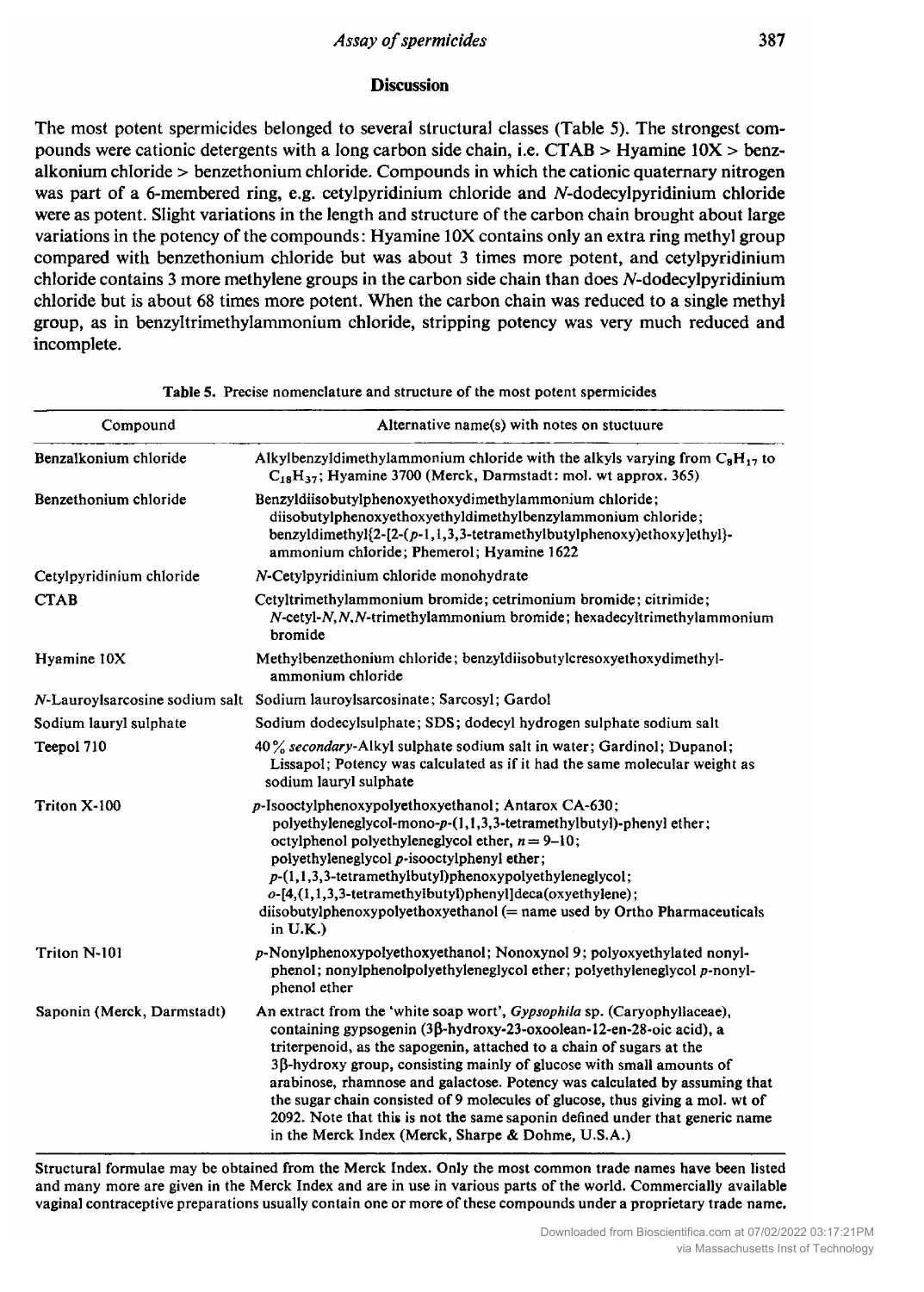#### **Janet Brotherton**

Anionic detergents, such as sodium lauryl sulphate, Teepol 710, N-lauroylsarcosine sodium salt and triisopropylnaphthalene sulphonic acid sodium salt, also showed great variations in potency with structure.

The greatest variations were shown by the neutral Triton detergents and the neutral bile salts. The side chain of Triton X-100 is the same as that ofbenzethonium chloride but it was about <sup>7</sup> times more potent, indicating the contribution of the polyethoxyethylene group. The length of this polyethoxyethylene group was important: for the iso-octylphenol compounds,  $n = 9-10$  for Triton  $X-100$ , while  $n = 7-8$  for Triton X-114 which had no effect on sperm size, and  $n = 40$  for Triton X-405 which not only had no effect on sperm size but also prevented the subsequent stripping by Zaponin reagent. For the nonylphenol compounds,  $n = 9$  for Triton N-101, while  $n = 40$  for Tergitol NP-40 which had no effect on sperm size and was incompatible with Zaponin, producing a white precipitate. When the lengths of the molecules were the same, Triton N-101 was about twice as potent as Triton X-100.

In the bile salts, sodium deoxycholate was <sup>a</sup> potent spermicide but the reaction with the very closely related sodium cholate was very much reduced and did not proceed to complete stripping. Saponin (Merck, Darmstadt; also obtainable from B.D.H.) containing gypsogenin as the sapogenin was confirmed as one ofthe most potent cell lysing agents. Saponin (Roth, Stuttgart) was about <sup>5</sup> times less potent and did not induce complete stripping. The sapogenin is believed to be quillaic acid which has only one additional hydroxyl group on the triterpenoid molecule when compared with gypsogenin, while the carbohydrate side chain contains significant quantities ofglucuronic and galacturonic acids rather than neutral sugars. Both preparations behaved differently from Zaponin reagent, in which the nature ofthe sapogenin has not been disclosed and which also contains acetic acid. Zaponin reagent produced full stripping in only <sup>1</sup> min, whereas it was necessary to wait for <sup>5</sup> min for the other saponin preparations, the only substances for which such <sup>a</sup> wait was necessary before measuring the degree of stripping. All the other compounds acted virtually instantaneously. The spermicidal action of other triterpenoid saponin preparations has also been demonstrated (Stolzenberg  $\&$  Parkhurst, 1974; Setty, Kamboj, Garg & Khanna, 1976).

The steroidal and triterpenoid structures are in the form of plates that can easily intercalate between similar molecules in cell membranes. The structures of the other spermicidal detergents suggest a similar mode of action, which is purely physical in nature, whereby the cell membranes continue to incorporate more substance until they lose their structure. Sperm stripping with these agents was often <sup>a</sup> continuous process and after the removal of the peripheral cytoplasm, the sperm core may be gradually digested until the spermatozoa are completely dissolved. This process occurred quickly with sodium lauryl sulphate.

Detergents have been widely applied to the dissolution of cell membranes, both for the outer cell membrane and for the membranes around the various subcellular components (Helenius & Simons, 1975). Almost all the surfactants that are effective in solubilizing cell membranes have values for the hydrophilic: lipophilic balance (HLB) of 12.5–14.5; e.g. 13.5 for Triton X-100 and 13.4 for Triton N-101. Compounds with higher HLB values have also been used because they release mainly peripheral protein from membranes but do not dissociate the lamellar structure of the membrane. In the present study Brij 58 (HLB = 15.8), Tween 20 (HLB = 16.7), Tween 80 (HLB = 15.0) and Triton X-405 (HLB > 17) were ineffective as sperm stripping agents.

The spermicidal activities of some of the detergents tested have been previously measured as the lowest concentration needed to immobilize human spermatozoa after <sup>30</sup> min when <sup>a</sup> solution was mixed with an equal volume of semen  $(0.3 \text{ ml})$  (Harvey & Stuckey, 1962a). Spermicidal concentrations were 0.25-0.125% for sodium lauryl sulphate, 0.03-0.025% for benzalkonium chloride, 0.1-0.05% for CTAB, 0.05-0.025% for sodium dioctylsulphosuccinate;  $0.5\%$  Tween 80 was non-lethal. It was not possible to confirm in this study the high activity of sodium dioctylsulphosuccinate : at maximum solubility in Isoton there was no significant effect on sperm size. This compound is, however, known to be <sup>a</sup> potent spermicide and it is possible that it acts thus by <sup>a</sup> different mechanism. Of the <sup>581</sup> compounds screened by Holzaepfel et al. (1959) there were <sup>31</sup> surfactants among the <sup>56</sup> most potent compounds. However, nomenclature is too imprecise to permit identification, although benzethonium chloride, benzalkonium chloride and Hyamine 10X were certainly present, probably with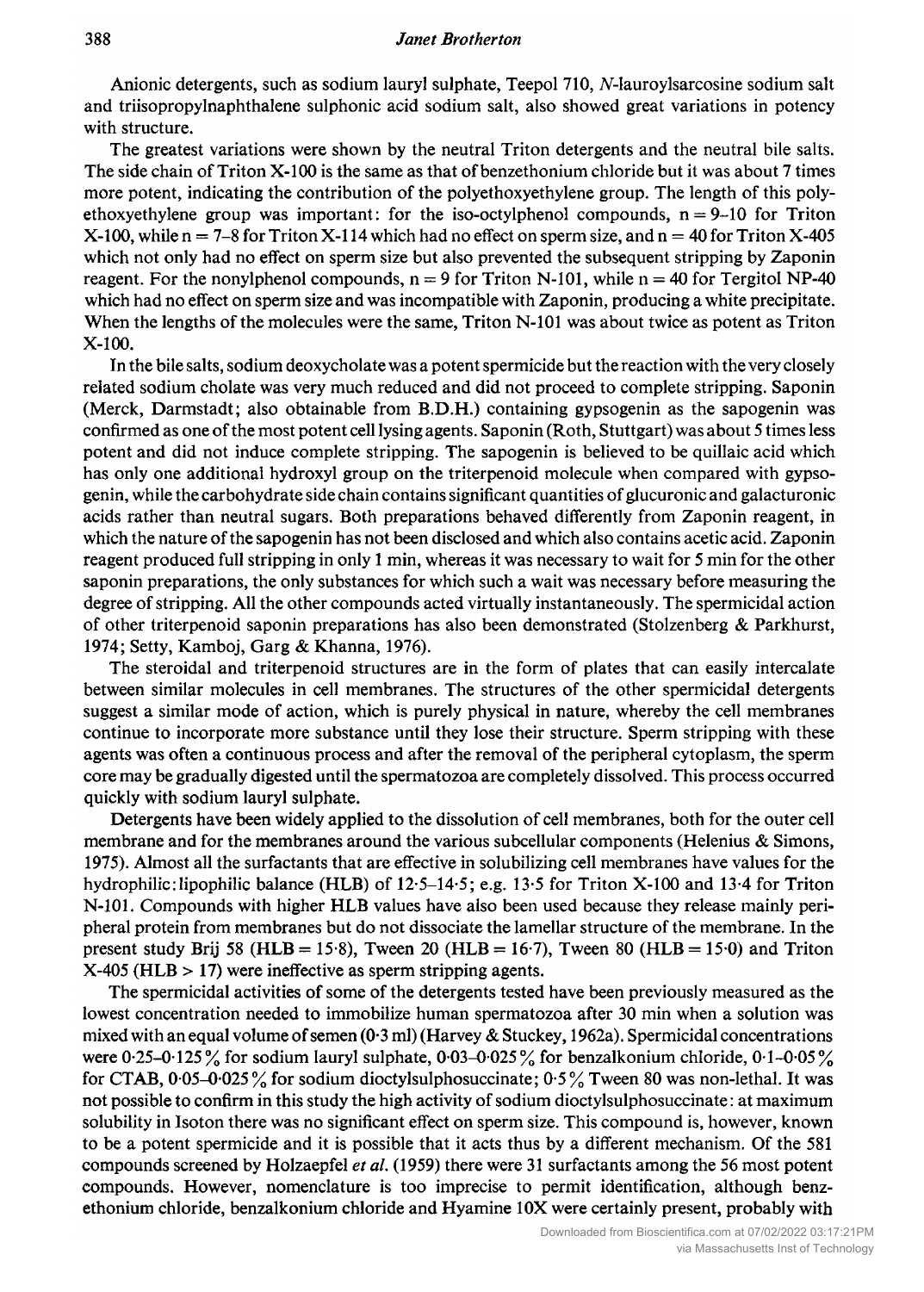#### **Assay of spermicides**

Triton X-100 and Triton N-101. Of the non-detergents recognizable, I could obtain only 2-naphthol, 4-n-hexylresorcinol, ethyl potassium xanthate, sodium diethyldithiocarbamate and 2-methylhydroquinone. The first three were confirmed as potent spermicides although they did not strip to the core. Like 2,4,6-trichlorophenol and 6-chlorothymol these compounds are known to be potent bactericides and to digest bacterial membranes (Albert, 1973). Sodium diethyldithiocarbamate and 2-methylhydroquinone caused sperm swelling : the former was the most potent compound tested by Holzaepfel et al. (1959) and the dialkyldithiocarbamates in general are known to cause gross morphological changes in human spermatozoa (Rice, 1964).

Some spermicidal detergents have been used for the extraction of human and animal spermatozoa before biochemical investigation of specific components (Gall, Millette & Edelman, 1974; Zaneveld, Wagner, Schlumberger & Schumacher, 1974; Bedford, Bent & Calvin, 1973; Hernandez-Montes, Iglesias & Mujica, 1973) and this is currently an important area of sperm research.

Providing the formulation of the product ensures adequate availability of the active ingredient(s) to the spermatozoa, commercially available spermicides must be extremely effective. The safety of many of the compounds has also been demonstrated toxicologically (Smyth & Calandra, 1969). Triton N-101 is the sole active ingredient in several spermicidal creams, jellies and pessaries, e.g. Patentex Oval (Patentex, Germany), Delfen Cream, Delfen Foam (Ortho Pharmaceuticals, Cilag Chemie) and Duracreme (London Rubber Industries), while Triton X-100 occurs in Ortho-Gynol, Preceptin Gel, Efpa Gel (Ortho). Sodium lauryl sulphate is found with boric acid in Ortho-Creme. Many other commercial preparations contain two or more potent spermicidal detergents, e.g. benzethonium chloride is found with Triton N-101 in Orthoform Pessaries (Ortho) and Emko (Gerhardt, Germany). Many of the preparations are formulated at about pH 4-5 to accord with that of most of the vagina; an acid pH is itself detrimental to human spermatozoa but it is not necessary for the activity of the spermicides. Clinical trials have confirmed the effectiveness of the spermicidal detergent preparations. Tests with Patentex Oval foaming suppositories have shown <sup>a</sup> Pearl Index of 0-8 pregnancies per <sup>100</sup> women years for 63,759 cycles in 10,017 women (Rammstedt, 1974; Brehm & Haase, 1975). (For definition and discussion of the Pearl Index see Brotherton, 1976b.) Post-coital tests showed that only non-motile spermatozoa were present in the vagina and none was in the cervical canal. Delfen Cream and Preceptin Gel had a Pearl Index of 9-1 in <sup>a</sup> 6-year study in 980 women (Rovinsky, 1964). A vaginal foam containing 8% Triton N-101 and 0-2% benzethonium chloride had <sup>a</sup> Pearl Index of 3-98 (Bernstein, 1970). A vaginal foam tablet containing at least four potent spermicides has been shown to be effective (Ishihama & Inoue, 1972) and vaginal inserts containing benzalkonium chloride, Triton N-101 and sodium lauryl sulphate inhibit sperm motiiity very quickly (Chiari & Rappelli, 1975).

Ejaculated rabbit spermatozoa have been counted automatically after treatment with chloramine (Kihlström, Carlsson & Larsson, 1975). Rabbit semen contains even more debris than that of man and it was not possible to count and size the spermatozoa without prior Zaponin treatment (Brotherton, 1975). In the present study chloramine T dissolved some of the debris in human semen but a loss of  $10-20\%$  of the total sperm volume also occurred. Chloramine T is therefore a weak spermicide with stripping properties. Sodium hypochlorite has similar properties but is even weaker. Normal hygiene involving common soap (sodium lauryl sulphate) and swimming pool water (sodium hypochlorite) are sufficient to kill human spermatozoa.

Sperm size was not affected by  $\alpha$ -chlorohydrin although the compound has been shown to inhibit motiiity and reduce metabolic activity (Hommonnai, Paz, Sofer, Yedwab & Kraicer, 1975; Mohri, Suter, Brown-Woodman, White & Ridley, 1975). Similarly the nitrofurans had no effect on sperm size although they have been shown to inhibit sperm motility in vitro (Albert, Mininberg & Davis, 1975; Albert, Salerno, Kapoor & Davis, 1975). It is clear that the stripping test does not apply to metabolic cell poisons, such as quinine and emetine also, whose mode of action is by the inhibition of some central biochemical process after they have entered the intact cell.

Quinine and emetine are currently being investigated by WHO as spermicidal agents for incorporation into intracervical devices. It is therefore pertinent to consider the results from the stripping assay in relation to the potency of these agents in cytocidal assays. In terms of absolute potency, the spermicides shown in Table <sup>1</sup> are about <sup>1000</sup> times less potent as cytocides than the best compounds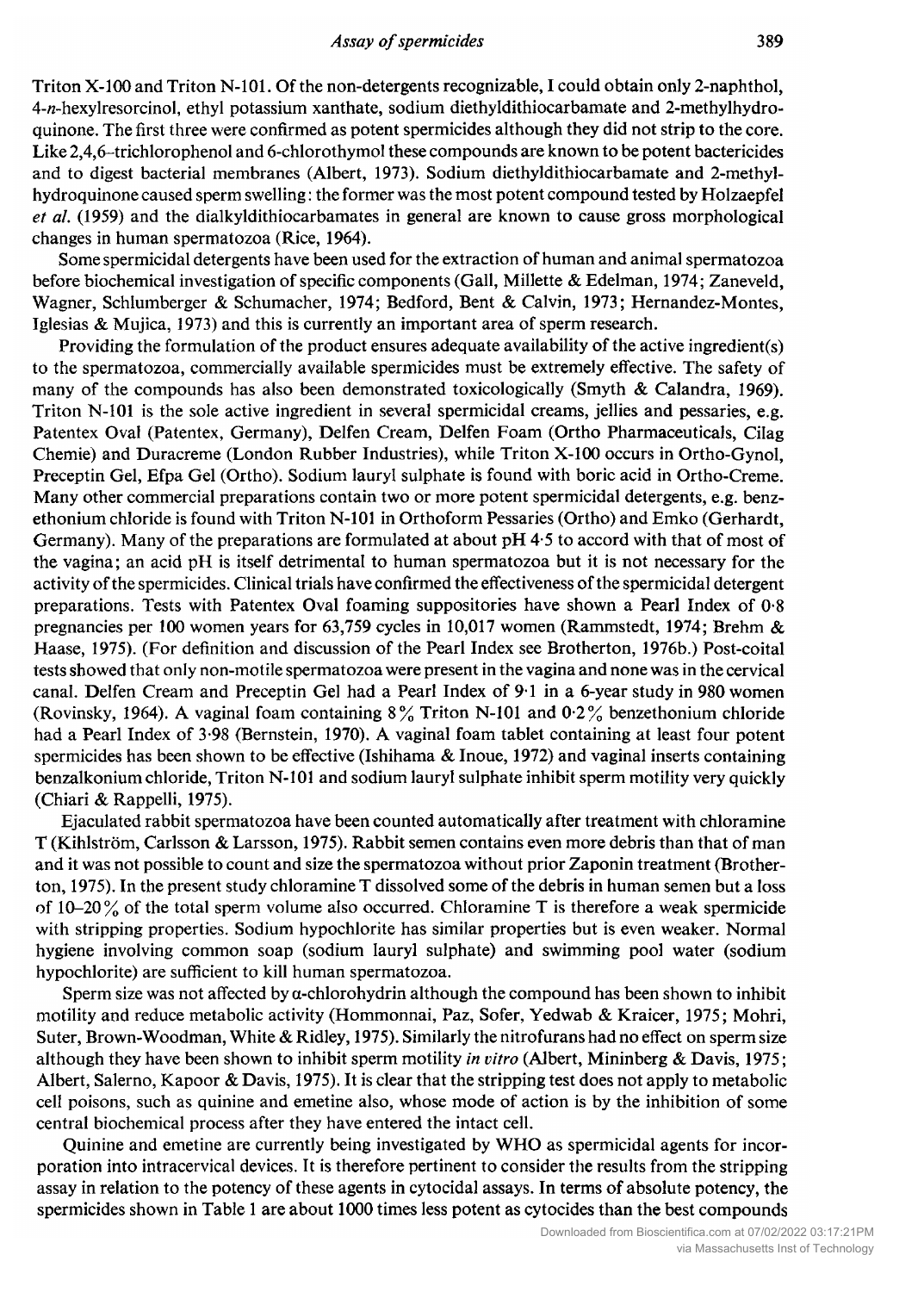which act by inhibiting cell 'growth' or specific metabolic processes. The results from cytocidal assays against yeasts (Brotherton, 1976a) and trichomonads (Brotherton, 1977b) showed that quinine was not among the most effective compounds although emetine was very potent and that the non-specific and entirely physical mechanism of action of the stripping agents is <sup>a</sup> relatively weak method of killing cells compared with specific metabolic agents but is quicker.

### References

- ALBERT, A. (1973) Selective Toxicity, 5th. edn, pp. 468-478. Chapman & Hall, London.
- Albert, P.S., Salerno, R.G., Kapoor, S.N. & Davis, J.E. (1975) The nitrofurans as sperm immobilising agents, their tissue toxicity and their clinical application in vasectomy. Fert. Steril. 26, 485-496.
- Albert, P.S., Mininbero, D.T. & Davis, J.E. (1975) The nitrofurans as sperm immobilising agents: their tissue toxicity and their clinical application. Br. J. Urol. 47, 459-462.
- Baker, J.R. (1931) The spermicidal powers of chemical contraceptives. J. Hygiene 31, 189-199.
- Bedford, J.M., Bent, M.J. & Calvin, H. (1973) Vari ations in the structural character and stability of the nuclear chromatin in morphologically normal human spermatozoa. J. Reprod. Fert. 33, 19-29.
- BERNSTEIN, G.S. (1970) Clinical effectiveness of an aerosol contraceptive foam. Contraception 3, 37- 43.
- BERNSTEIN, G.S. (1974) Physiological aspects of vaginal contraception. Contraception 9, 333-345.
- Brehm, H. & Haase, W. (1975) Die Alternative zur hormonalen Kontrazeption. Med. Welt. 26, 1610-1617.
- BROTHERTON, J. (1975) The counting and sizing of spermatozoa from ten animal species using <sup>a</sup> Coulter Counter. Andrologia 7, 169-185.
- BROTHERTON, J. (1976a) Biological assay of fungicides against yeasts in vitro using <sup>a</sup> Coulter Counter. Mykosen 19, 361-372.
- BROTHERTON, J. (1976b) Sex Hormone Pharmacology, pp. 211-212. Academic Press, London.
- BROTHERTON, J. (1977a) The splitting of sperm heads from tails in eight mammalian species and the measurement of their sizes. Andrologia 9, 1-14.
- Brotherton, J. (1977b) Biological assay of potential trichomonacides in vitro using a Coulter Counter. Arzneimittel-Forsch. (in press).
- BROTHERTON, J. & BARNARD, G. (1974) Estimation of number, mean size and size distribution of human spermatozoa using a Coulter Counter. J. Reprod. Fert. 40, 341-377.
- Chiari, G. & Rappelli, F. (1975) In vitro spermicidal activity and therapeutic use of <sup>a</sup> benzalkonium chloride based product (Agena). Minerva Gin. 27, 895-899.
- Gall, W.E., Millette, CF. & Edelman, G.M. (1974) Chemical dissection of mammalian spermatozoa. Acta endocr., Copenh. 78, Suppl. 194, 154-172.
- Gamble, C.J. (1953) An improved test of spermicidal activity without dilution or mixing. J. Am. med. Ass. 152. 1037-1041.
- GAMBLE, C.J. (1957) Spermicidal times as aids to the clinician's choice of contraceptive materials. Fert. Steril. 8, 174-184.
- Goldenberg, R.L. & White, R. (1975) The effect of vaginal lubricants on sperm motility in vitro. Fert. Steril. 26, 872-873.
- HARTMAN, C.G. (1959) Annotated list of published reports on clinical trials with contraceptives. Fert. Steril. 10, 177-189.
- Harvey, C. & Stuckey, R.E. (1962a) Spermicidal activity of surface active agents. J. Reprod. Fert. 3. 124-131.
- Harvey, C. & Stuckey, R.E. (1962b) A new method of comparison of spermicidal activities. J. Reprod. Fert. 3, 132-137.
- Helenius, A. & Simons, A. (1975) Solubilisation of membranes by detergents. Biochim. biophys. Acta 415, 29-79.
- Hernández-Montes, H., Iglesias, G. & Mujica, A. (1973) Selective solubilisation of mammalian spermatozoa structures. Expl Cell Res. 76, 437-440.
- Holzaepfel, J.H., Greenlee, R.W., Wyant, R.E. & Ellis, W.C. (1959) Screening of organic compounds for spermicidal activity. Fert. Steril. 10, 272-284.
- HOMONNAI, Z.T., PAZ, G., SOFER, A., YEDWAB, G.A. & KRAICER, P.F. (1975) A direct effect of a-chlorohydrin on motiiity and metabolism of ejaculated human spermatozoa. Contraception 12, 579-588.
- Ishihama, A. & Inoue, T. (1972) Clinical field trial of <sup>a</sup> new contraceptive vaginal foam tablet. Contraception 6, 401-410.
- Kihlström, J.E., Carlsson, R. & Larsson, M. (1975) A simple method for automatic counting of rabbit spermatozoa. J. Reprod. Fert. 43, 371-372.
- Mohri, H., Suter, D.A.I., Brown-Woodman, P.D.C., White, I.G. & Ridley, D.D. (1975) Identification of the biochemical lesion produced by  $\alpha$ -chlorohydrin in spermatozoa. Nature, Lond. 255, 75-77.
- RAMMSTEDT, D. (1974)Klinische und in vivo Erfahrungen mit einem neuen lokal anwendbaren Antikonzipiens. Med. Welt. 25, 1127-1128.
- Rice, E.W. (1964) Morphological changes in human spermatozoa following treatment of semen with certain dialkyldithiocarbamates. Expl Cell Res. 34, 186-188.
- ROVINSKY, J.J. (1964) Clinical effectiveness of a contraceptive cream. Obstet. Gynec., N.Y. 23, 125-131.
- Setty, B.S., Kamboj, V.P., Garg, H.S. & Khanna, N.M. (1976) Spermicidal potential of saponins isolated from Indian medicinal palnts. Contraception 14, 571-578.